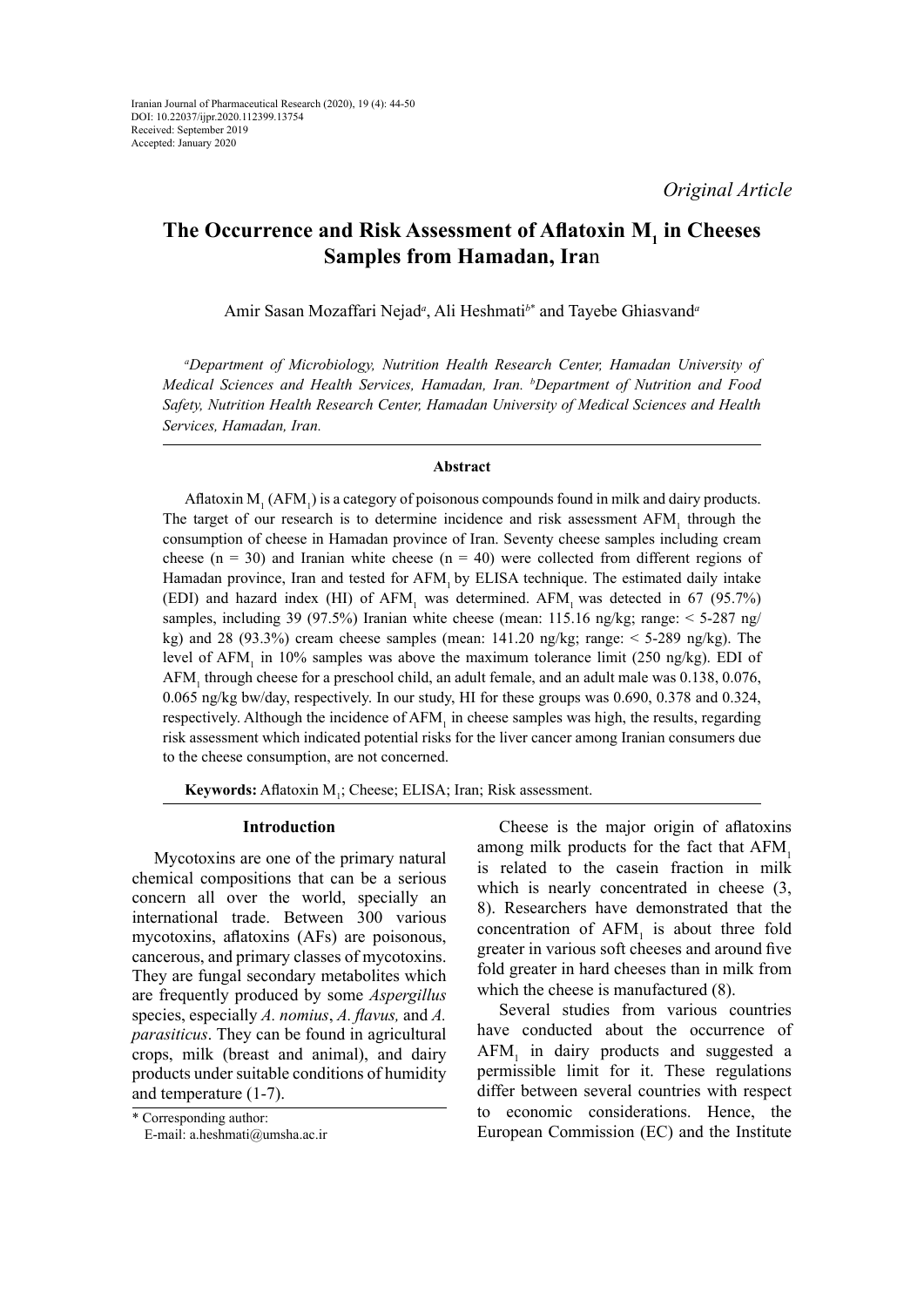of Standards and Industrial Research of Iran (ISIRI) have set a limit of 250 ng/kg for  $AFM$ <sub>1</sub> in cheese variety (9-11).

One of the most important methods for the estimation of liver cancer risk as result of  $AFM<sub>1</sub>$  intake is to assess the risk of exposure to this mycotoxin (12, 13). For this purpose, its estimate daily intake (EDI) and hazard index (HI) were calculate and expressed. If HI value was lower than one, it means AFM, intake from analysed products did had health risk for consumers (14).

ELISA and lateral flow strips are routine methods for  $AFM<sub>1</sub>$  detection in many group numbers of samples; however, Highperformance liquid chromatography (HPLC) with fluorescence detection (FD) is another confirmatory method for this purpose. In Iran, the ELISA technique is the most usual and popular by researchers because it is an ordinary, rapid, and low-cost for the survey of  $AFM<sub>1</sub>$  (1-5).

The target of our research is to survey the attendance and risk assessment of exposure of  $AFM<sub>1</sub>$  through the consumption of cheese variety in Hamadan province of Iran.

#### **Experimental**

# *Sample collection*

Seventy cheeses variety included cream cheese  $(n = 30)$  and Iranian white cheese  $(n = 10)$  $=$  40) were arbitrarily purchased from popular markets in different markets in Hamadan province, Iran, during from October 2017 to August 2018. Eventually, all of the samples were carried to the lab inside and kept in refrigerator at 4 °C. All cheese samples were analyzed for AFM, before the expiration date of the samples.

## *Methods*

The quantitative measurement of AFM. in samples was distinguished by competitive ELISA using AFM<sub>1</sub> test kit (RIDASCREEN® AFM<sub>1</sub> Art. No: R1121, R-Biopharm, Darmstadt, Germany). Preparation of the cheeses samples and  $AFM$ <sub>1</sub> measurement were performed according to the method described by kit manufacturer (15). The mean lower limit of detection (LOD) for  $AFM<sub>1</sub>$  in cheese was 5 ng/kg.

*Risk assessment for exposure to AFM*, *through cheese* 

In this study, EDI and HI of AFM, was determined to show the severity and probability of liver cancer risk through cheese consumption (12, 13). EDI was calculated through the following equation:

EDI (ng/kg bw/day) = mean of  $AFM_1$  in cheese (ng/kg)  $\times$  average daily consumption of cheese (kg/day)/body weight (kg)

For calculation of EDI, in the samples in which  $AFM<sub>1</sub>$  concentration was lower than the LOD of ELISA kit (5 ng/kg), it was considered 2.5 ng/kg. Based on the information in the statistical center of Iran, the per capita consumption of cheese has been approximately 13 kg for adults and 8 kg for children in 2018 (16). Average body weight of an adult male, an adult female, and a preschool child was considered as 70, 60, and 20 kg, respectively.

HI (expressed as ng/kg bw) is calculated as following

# HI= EDI (ng/kg bw/day) /0.2 (ng/kg bw/day)

### *Statistical Analysis*

The concentrations of  $AFM<sub>1</sub>$  in milk samples were analysed by SPSS Statistics 16.0 for Windows. One-side t-test was applied to compare the mean concentration of AFM<sub>1</sub> samples with the maximum acceptable amount of the ISIRI and European Union (250 ng/kg) regulation. Differences between values were considered significant at  $P \leq 0.05$ .

#### **Results**

The occurrence and the levels of  $AFM<sub>1</sub>$  in Iranian white cheese samples is summarized in Table 1.

 $\text{AFM}_1$  was detected above acceptable level in  $97.5\%$  (39/40) of the analysed samples, ranging from 5 to 287 ng/kg. Levels of the  $AFM<sub>1</sub>$  in 7 (10%) cheese samples exceeded the ISIRI and European union *i.e*. 250 ng/kg. On the other hand, considering the US FDA (17). limits for  $AFM_1$  in milk (500 ng/l), none of the samples had levels above the maximum tolerance limit.

EDI of  $AFM<sub>1</sub>$  through both cheese for a preschool child, an adult female and an adult male was 0.138, 0.076, 0.065 ng/kg bw/day,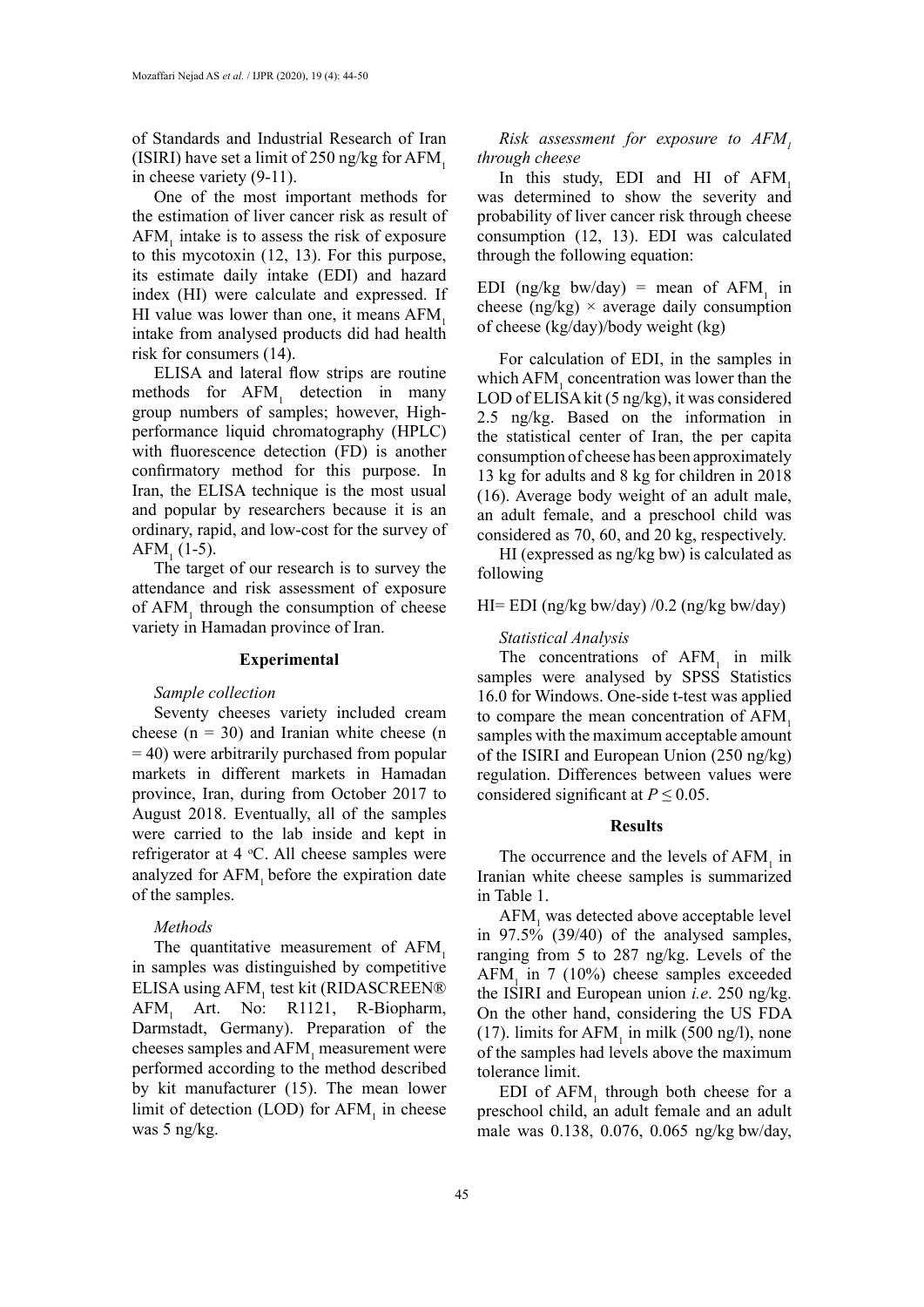respectively (Table 2). In our study, HI values for a preschool child, an adult female, and an adult male were 0.690, 0.378 and 0.324, respectively.

## **Discussion**

 $AFM<sub>1</sub>$  is related with the casein during cheese production making cheese the potent source of AFs among dairy products (18). Cheese is the only production which is sensitive to the development of fungus and mycotoxins groups among the milk products (19). Therefore, the acceptable extent range by regulatory authorities is five to nine folds greater than those ranges for milk (20). The previous studies revealed that some factors such as the action of cheese types, the kind of unit processes and the amount of omitted water pending processing have impacts on the increase of  $AFM$ , in cheese sample  $(21)$ . Also, the several studies by researchers confirmed that cheese samples made from different animal's milk are effective on amount of  $AFM_1$ . They reported that the level of  $AFM_1$ from cows' milk is higher than those of sheep and goats, and this may be because of the

differences in their digestive apparatuses and mechanism of aflatoxin  $B_1(AFB_1)$  assimilation in animals, and for the different patterns of feeding (19, 22 and 23).

In the current research we show that a high occurrence of  $AFM<sub>1</sub>$  is in various types of cheese including cream and Iranian white cheese from Iran. As referred in previous studies, the occurrence of  $AFM<sub>1</sub>$  in milk and milk derivative contributes to the effects of feeding livestock with materials including aflatoxin  $B_1(6)$ . In a prior survey, Cano-Sancho *et al.* (24) reported the absence of  $AFM<sub>1</sub>$  at detectable level in cheese samples although Altun *et al.* (25) detected  $AFM<sub>1</sub>$  in 100% of cheese samples. Furthermore, there are several research have shown the occurrence of AFM. in some types of cheese such as Tulum, Urfa, Lighvan, Parmesan cheese, Talesh, Halloumi and etc., in Iran, Turkey, Italy, Brazil, Lebanon, and some countries (13, 25-35). These results confirmed that about nutritional importance traditional cheeses between humans and also attention of authorities to this subject. Table 3 shows data regarding  $AFM<sub>1</sub>$  from previous studies in different countries that measure by ELISA and HPLC methods (13, 20, 25-35).

Table 1. The occurrence and concentration (ng/kg) of AFM<sub>1</sub> in cheese samples collected from Hamadan province, Iran.

| Sample type             | N  | <b>Positive</b> | Mean   | <b>Standard</b> | $\leq$ 5   | $5 - 0.250$  | >250      | Range          |
|-------------------------|----|-----------------|--------|-----------------|------------|--------------|-----------|----------------|
|                         |    | $(\%)$          |        | deviation       |            |              |           |                |
| Iranian white<br>cheese | 40 | 39 (97.50)      | 115.16 | 79.22           | $1(2.5\%)$ | 35 (87.5%)   | $4(10\%)$ | $< 5 - 287.09$ |
| Cream cheese            | 30 | 28 (93.30)      | 141.20 | 77.06           | $2(6.7\%)$ | $25(83.3\%)$ | $3(10\%)$ | $< 5 - 287.18$ |
| Total                   | 70 | 67(95.71)       | 126.32 | 78.81           | $3(4.3\%)$ | 60(85.7%)    | $7(10\%)$ | $< 5 - 287.18$ |

**Table 2.** The estimated daily intake (EDI) and hazard index (HI) for AFM, intake through cheese consumption.

|                      |                       | $EDI$ (ng/kg bw/day) |       |                       | HІ     |       |
|----------------------|-----------------------|----------------------|-------|-----------------------|--------|-------|
| Sample type          | Preschool<br>children | Female               | Male  | Preschool<br>children | Female | Male  |
| Iranian white cheese | 0.126                 | 0.069                | 0.059 | 0.630                 | 0.345  | 0.296 |
| Cream cheese         | 0.155                 | 0.085                | 0.073 | 0.773                 | 0.423  | 0.363 |
| Total                | 0.138                 | 0.076                | 0.065 | 0.690                 | 0.378  | 0.324 |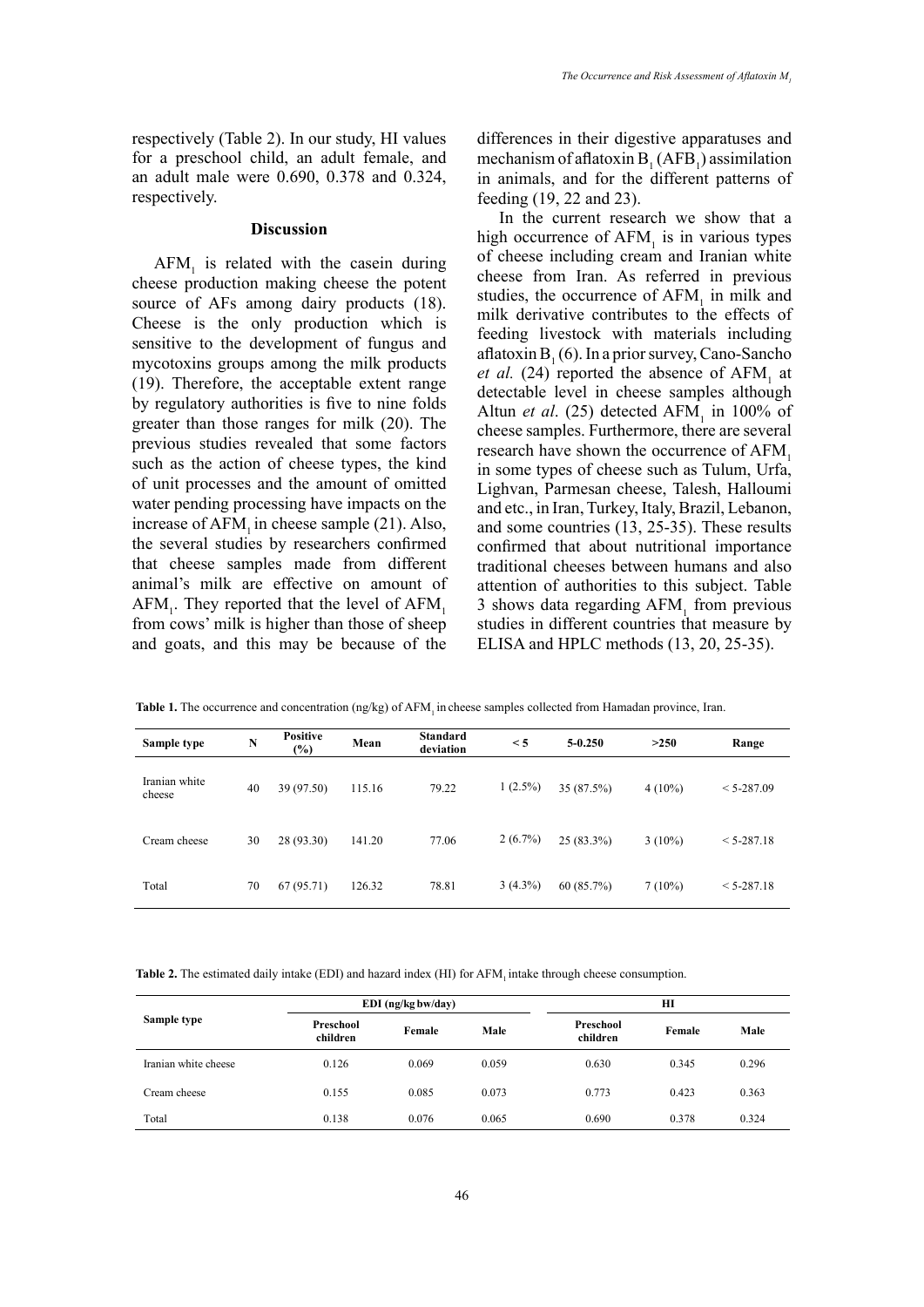| Location | Cheese type             | samples<br>No.of | No. positive<br>samples (%) | Detection<br>Method         | $(g\lambda/\delta u)$<br>Mean | $\left(\frac{5}{2}n\right)^2$<br>Range | regulation, n<br><b>Exceeded</b><br>$\mathcal{S}$ | Reference                        |
|----------|-------------------------|------------------|-----------------------------|-----------------------------|-------------------------------|----------------------------------------|---------------------------------------------------|----------------------------------|
| Qatar    | Cheese                  | $\frac{4}{6}$    | 39 (84.8)                   | ELISA                       | 197.74                        | 1.21-217.15                            | Ga                                                | Hassan et al $(20)$              |
| Iran     | Traditional cheese      | 360              | 194(53.8)                   | ELISA                       | 139.4                         | 50.5-308.7                             | $22(10.5)^a$                                      | Shahbazi et al (13)              |
| Turkey   | Cheese                  | 130              | $(100)$ 021                 | <b>ELISA</b>                | 260.26                        | 10-800                                 | 22 (17)                                           | Altun et al (25)                 |
| Iran     | Cheese                  | 100              | 52 (52)                     | <b>ELISA</b>                | 133.2                         | 50.2-424.4                             | $8(8)^a$                                          | Sharifzadeh et al (26)           |
| Iran     | Cheese                  | $\frac{1}{4}$    | 25(65.5)                    | <b>ELISA</b>                | 158.4                         | 52.5-272                               | 4(10) <sup>a</sup>                                | Bahrami et al (27)               |
| Serbia   | cheese                  | 54               | 29 (53.70)                  | <b>CHELC</b><br><b>MSMS</b> | 324.07                        | 80-2230                                | 7 (13%)                                           | Škrbić et al (28)                |
| Turkey   | White pickled<br>cheese | 50               | 10(20)                      | ELISA                       | 103.2                         | $40.41 -$<br>130.89                    | ి                                                 | Temamogullari and<br>Kanici (29) |
| Iran     | Cheese                  | $80\,$           | 69(86.3)                    | ELISA                       | 133.2                         | 14.3-572.                              | $11(13.8)^a$                                      | Rahimi (30)                      |
| Brazil   | Cheese                  | $\approx$        | 3(30)                       | HPLC                        | 160                           | 91-300                                 | $\overline{z}$                                    | Jager et al (31)                 |
| Iran     | Lighvan cheese          | 37               | $10\ (27)$                  | ELISA                       | 90.8                          | 70.5-203                               | $1(2.7)^{b}$                                      | Mohajeri et al (32)              |
| Italy    | Cheese                  | $\overline{1}$   | 7(41.2)                     | HPLC                        | g                             | $3 - 18$                               | $\circ$                                           | Santini et al (33)               |
| Iran     | Cheese                  | $\frac{1}{4}$    | 16(40)                      | <b>ELISA</b>                | 133.2                         | 31.9-505.7                             | $7(17.5)^a$                                       | Nilchian and Rahimi (34)         |
| Turkey   | Urfa cheese             | 127              | 36(28.3)                    | <b>ELISA</b>                | 253.7                         | 70.61-<br>770.97                       | $13(10.2)^a$                                      | Kav et al (35)                   |

**Table 3.** Occurrence and levels of aflatoxin M1 (ng/kg) in various cheeses published in previous studies. Table 3. Occurrence and levels of aflatoxin M<sub>1</sub> (ng/kg) in various cheeses published in previous studies. **Table 3.** Occurrence and levels of aflatoxin M1 (ng/kg) in various cheeses published in previous studies.

The other obtained results were reported in Pakistan by Iqbal *et al.*, that were done with HPLC technique, from 119 and 150 samples of white cheese and cream cheese, 93 (78%) and 89 (59%) of samples were contaminated with  $AFM<sub>1</sub>$ , respectively (36). Also, 14 (15%) samples of white cheese and 10 (11%) cream cheese samples had higher  $AFM<sub>1</sub>$  content than the limit allowed in European Union *i.e* 250 (ng/kg), but our results were less than this

result. Also, the previous survey by Elkak *et al.* from Lebanon by ELISA method reported that 75 (67.56%) samples of 111 samples of cheese were detected with  $AFM<sub>1</sub>$  and in 13 (17.33%) samples, concentration of  $AFM<sub>1</sub>$  was higher than the EU regulations (250 ng/kg) (37). This result is approximately to the same as our research results. In other studies, conducted in Iran, the authors also identified Iranian white cheese samples that were contaminated with

 $\sum_{i=1}^{n}$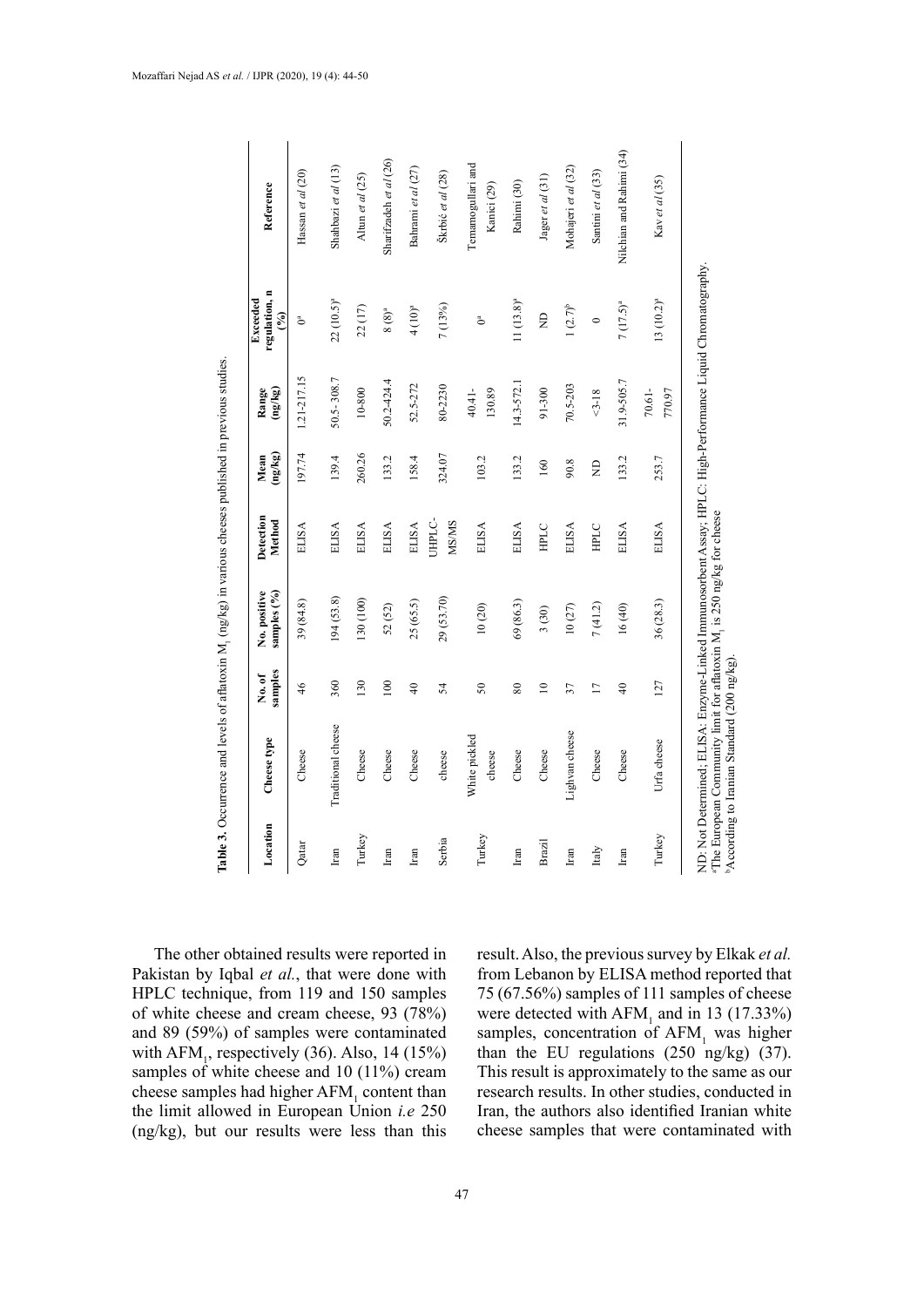AFM<sub>1</sub>. According to a study done by Tavakoli *et al.*, from 50 Iranian white cheese samples, collected in Tehran, 60% (30/50) were positive for  $AFM_1$  at levels of 40.9 to 374 ng/ kg detected by ELISA method. Also, 3 (6%) samples were above the permissible level according to ISIRI (4). However, this result is in contrast to our finding that showed 95.71%  $(67/70)$  were occurrence of AFM<sub>1</sub>. The other conducted results, that were revealed in Turkey by Bakırdere *et al.*, were observed with ELISA technique, 36 (53.8%) from 67 white cheese and 8 (38%) from 21 cream cheese samples were contaminated with  $AFM<sub>1</sub> (38)$ . But, our results reported that approximately all samples of (39/40) white and (28/30) cream cheese are contaminated with  $AFM<sub>1</sub>$ . An earlier study by Mohajeri *et al.* from Iran reported that 29 (64.4%) of 45 Iranian white cheese samples were contaminated with  $AFM<sub>1</sub>$  but this result is less than that of the current study (32).

The EDI value in current study was higher than previous reports in Iran and French (13, 39). Shahbazi *et al.* reported EDI value depended on sampling season and AFM, measurement method. The EDI value for  $AFM<sub>1</sub>$  measured by ELISA was 0.04 and 0.03 ng/kg bw/day during winter and summer seasons, respectively (13). However, EDI was 0.05 ng/kg bw/day in winter and 0.04 ng/ kg bw/day in summer for this mycotoxin if it was analysed by HPLC method. Leblanc *et al.* reported EDI of  $0.02$  ng/kg bw/day for AFM. through cheese consumption by French adults (15 years and over) and children (3–14 years) (39).

Because HI level was less than one, it can be concluded that the potential risk for liver cancer in Iranian consumers due to the consumption of Iranian white cheese and cream cheese isn't a concern. HI value obtained in our study was more than findings reported by Shahbazi *et al.* (13). In the mentioned study, HI values for the cheese samples collected in summer and analysed by ELISE and HPLC were 0.17 and 0.25, respectively while in cheese samples collected in winter, HI was 0.21 by both analysis methods.

## **Conclusion**

Our finding demonstrated that the incidence of AFM, in cheese samples was high and almost 95.71% samples contained  $AFM_1$ . The results regarding risk assessment indicated HI level was less than one, therefore it can be concluded that potential risk for liver cancer in Iranian consumers due to the consumption of Iranian white cheese and cream cheese isn't a concern. However, it is essential to set difficult legislations on  $AFB<sub>1</sub>$  contamination in the animal feed.

## **Acknowledgements**

The authors appreciate Vice-Chancellor of Research and Technology of Hamadan University of Medical Sciences for financial support (project No. 9609286051).

#### **References**

- (1) Khaneghahi Abyaneh H, Bahonar A, Noori N and Yazdanpanah H. Exposure to Aflatoxin  $M_1$  through milk consumption in Tehran population, Iran. *Iran. J. Pharm. Res.* (2019) 18: 1332-40.
- (2) Mozaffari Nejad AS, Heshmati A and Ghiasvand T. The Occurrence and Risk Assessment of Exposure to Aflatoxin M1 in Ultra-High Temperature and Pasteurized Milk in Hamadan Province of Iran. Osong Public Health Res Perspect. (2019) 10: 228−33.
- (3) Tavakoli H, Kamkar A, Riazipour M, Mozaffari Nejad AS and Rafati H. Assessment of aflatoxin M<sub>1</sub> levels by enzyme-linked immunosorbent assay in yoghurt consumed in Tehran, Iran. *Asian J. Chem.* (2013) 25: 2836-8.
- (4) Tavakoli HR, Riazipour M, Kamkar A, Shaldehi HR and Mozaffari Nejad AS. Occurrence of aflatoxin M1 in white cheese samples from Tehran, Iran. *Food Control* (2012) 23: 293-5.
- (5) Mashak Z, Sohi HJ, Heshmati A and Mozaffari Nejad AS. Assessment of Aflatoxin  $M<sub>1</sub>$  Contamination in UHT Flavored Milk Samples in Karaj, Iran. *Iran. J. Pharm. Res.* (2016) 15: 407-11.
- (6) Kamkar A, Fallah AA and Mozaffari Nejad AS. The review of aflatoxin  $M<sub>1</sub>$  contamination in milk and dairy products produced in Iran. *Toxin Rev.* (2014) 33: 160-8.
- (7) Mozaffari Nejad AS and Giri A. The measurement of Aflatoxin  $B_1$  in chilli and black peppers of qaemshahr, Iran. *J. Kerman Univ. Med. Sci.* (2015) 22: 185-93.
- (8) Heshmati A and Mozaffari Nejad AS. Ochratoxin A in dried grapes in Hamadan province, Iran. *Food Addit. Contam. Part B* (2015) 8: 255-9.
- (9) Ardic M, Karakaya Y, Atasever M, Adiguzel G. Aflatoxin  $M<sub>1</sub>$  levels of Turkish white brined cheese.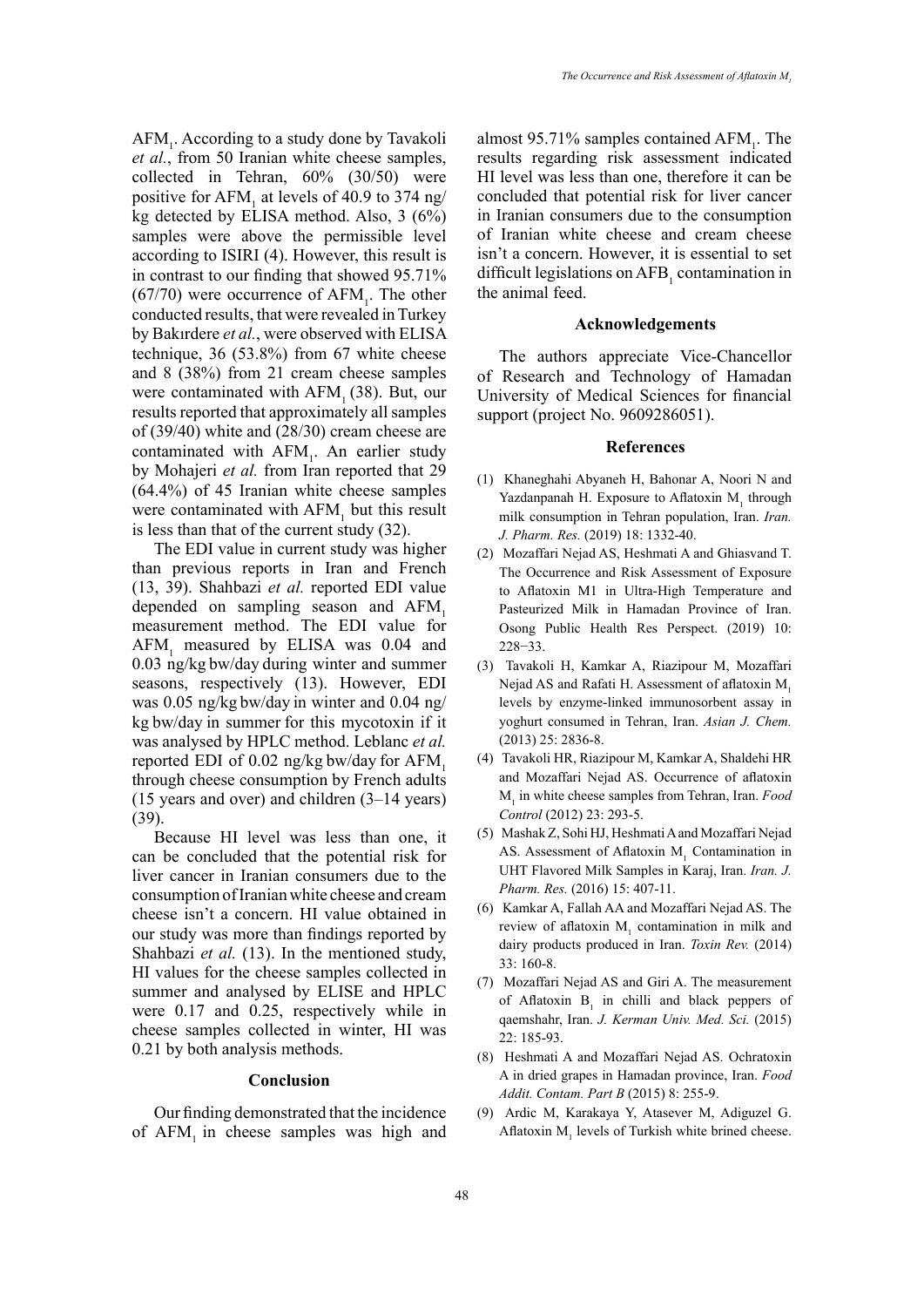*Food Control* (2009) 20: 196-9.

- (10) ISIRI. Institute of Standards and Industrial Research of Iran. Food & Feed-Mycotoxins-Maximum Tolerated level (Amendment No.1). National Standard No. 5925, Karaj, Iran (2006).
- (11) European Commission. Commission Regulation No. 1881/2006*. Off. J. EU* (2006) L. 364: 365–24.
- (12) Škrbić B, Živančev J, Antić I and Godula M. Levels of aflatoxin  $M<sub>1</sub>$  in different types of milk collected in Serbia: Assessment of human and animal exposure. *Food Control* (2014) 40: 113-9.
- (13) Shahbazi Y, Nikousefat Z and Karami N. Occurrence, seasonal variation and risk assessment of exposure to aflatoxin  $M<sub>1</sub>$  in Iranian traditional cheeses. *Food Control* (2017) 79: 356-62.
- (14) Milićević DR, Spirić D, Radičević T, Velebit B, Stefanović S, Milojević L and Janković S. A review of the current situation of aflatoxin  $M_1$  in cow's milk in Serbia: risk assessment and regulatory aspects. *Food Addit. Contam. Part A* (2017) 34: 1617-31.
- (15) R-Biopharm GmbH. Enzyme immunoassay for the quantitative analysis of aflatoxin M<sub>1</sub>. *Darmstadt* (2016) R1121**.**
- (16) Annual Agricultural Statistics of Iran. Consumption of cheese in Iran, the ministry of agriculture. Tehran: Statistical Centre of Iran (2018).
- (17) US Food and Drug Administration. Whole milk, low fat milk, skim milk-Aflatoxin  $M_1$  (cpg 7106.210). FDA Compliance Policy Guides. Washington, DC: FDA (2005).
- (18) Hassan HF and Kassaify Z. The risks associated with aflatoxins  $M<sub>1</sub>$  occurrence in Lebanese dairy products. *Food Control* (2014) 37: 68-72.
- (19) Fallah AA, Jafari T, Fallah A and Rahnama M. Determination of aflatoxin  $M<sub>1</sub>$  levels in Iranian white and cream cheese. *Food Chem. Toxicol.* (2009) 47: 1872-5.
- (20) Hassan ZU, Al-Thani R, Atia FA, Almeer S, Balmas V, Migheli Q and Jaoua S. Evidence of low levels of aflatoxin  $M<sub>1</sub>$  in milk and dairy products marketed in Qatar. *Food control* (2018) 92: 25-9.
- (21) Campagnollo FB, Ganev KC, Khaneghah AM, Portela JB, Cruz AG, Granato D, Corassin CH, Oliveira CAF and Sant'Ana AS. The occurrence and effect of unit operations for dairy products processing on the fate of aflatoxin  $M<sub>1</sub>$ : A review. *Food Control* (2016) 68: 310-29.
- (22) Fallah AA, Rahnama M, Jafari T and Saei-Dehkordi SS. Seasonal variation of aflatoxin M. contamination in industrial and traditional Iranian dairy products. *Food Contr*ol (2011) 22: 1653-6.
- (23) Anfossi L, Baggiani C, Giovannoli C and Giraudi G. Occurrence of aflatoxin  $M<sub>1</sub>$  in dairy products. Aflatoxins-detection, measurement and control,

IntechOpen (2011).

- (24) Cano Sancho G, Marin S, Ramos AJ, Peris-Vicente J and Sanchis V. Occurrence of aflatoxin  $M<sub>1</sub>$  and exposure assessment in Catalonia (Spain). *Revista Iberoamericana de Micología* (2010) 27: 130-5.
- (25) Altun SK, Temamoǧullari FK, Atasever M and Demirci M. Determination of Aflatoxin  $M<sub>1</sub>$  levels in some cheese types and retail yoghurt samples. *Res. J. Biotechnol.* (2017) 12: 47-52.
- (26) Sharifzadeh A, Ghasemi-Dehkordi P, Foroughi M, Mardanpour-Shahrekordi E and Ramazi S. Aflatoxin  $M<sub>1</sub>$  contamination levels in cheeses sold in Isfahan Province, Iran. *Osong Public Health Res. Perspect.* (2017) 8: 260-3.
- (27) Bahrami R, Shahbazi Y and Nikousefat Z. Aflatoxin  $M<sub>1</sub>$  in milk and traditional dairy products from west part of Iran: occurrence and seasonal variation with an emphasis on risk assessment of human exposure. *Food Control* (2016) 62: 250-6.
- (28) Škrbić B, Antić I and Živančev J. Presence of aflatoxin  $M<sub>1</sub>$  in white and hard cheese samples from Serbia. *Food Control* (2015) 50: 111-7.
- (29) Temamogullari F and Kanici A. Aflatoxin  $M<sub>1</sub>$  in dairy products sold in Şanlıurfa, Turkey. *J. Dairy Sci*. (2014) 97: 162-5.
- (30) Rahimi E. Survey of the occurrence of aflatoxin M1 in dairy products marketed in Iran. *Toxicol. Ind. Health* (2014) 30: 750-4.
- (31) Jager A, Tedesco M, Souto P and Oliveira C. Assessment of aflatoxin intake in São Paulo, Brazil. *Food Control* (2013) 33: 87-92.
- (32) Mohajeri FA, Ghalebi SR, Rezaeian M, Gheisari HR, Azad HK, Zolfaghari A and Fallah AA. Aflatoxin M1 contamination in white and Lighvan cheese marketed in Rafsanjan, Iran. *Food control*  (2013) 33: 525-7.
- (33) Santini A, Raiola A, Ferrantelli V, Giangrosso G, Macaluso A, Bognanno M, Galvano F and Ritieni A. Aflatoxin  $M<sub>1</sub>$  in raw, UHT milk and dairy products in Sicily (Italy). *Food Addit. Contam. Part B.* (2013) 6: 181-6.
- (34) Nilchian Z and Rahimi E. Aflatoxin  $M_1$  in yoghurts, cheese and ice-cream in Shahrekord-Iran. *World Appl. Sci. J.* (2012) 19: 621-4.
- (35) Kav K, Col R and Tekinsen KK. Detection of aflatoxin  $M<sub>1</sub>$  levels by ELISA in white-brined Urfa cheese consumed in Turkey. *Food control* (2011) 22: 1883-6.
- (36) Iqbal SZ, Asi MR and Jinap S. Variation of aflatoxin  $M<sub>1</sub>$  contamination in milk and milk products collected during winter and summer seasons. *Food Control* (2013) 34: 714-8.
- (37) Elkak A, El Atat O, Habib J and Abbas M.